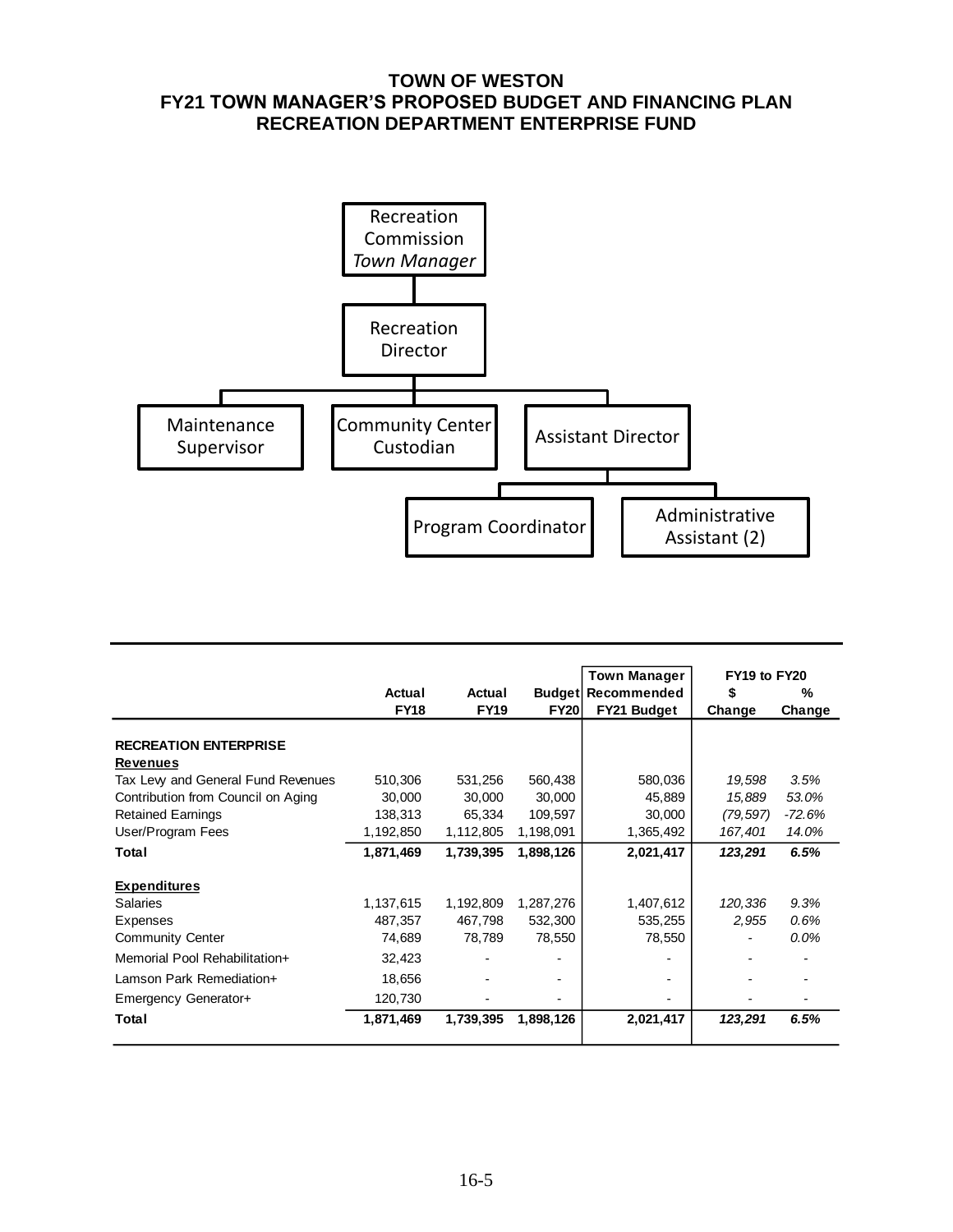### **Town of Weston FY21 Town Manager's Proposed Budget**

## **CULTURAL AND LEISURE: Recreation Department – Enterprise Fund**

### **Description of Services**

The Recreation Department offers a comprehensive and varied program of public recreation activities, services and resources to Town and area residents. Nearly 500 programs are offered over the course of the year serving over 7,500 participants. Nearly all programs are offered on a fee basis. The Recreation Department is budgeted in an Enterprise Fund. This permits the Town to better track the revenues and expenditures of this department and provide the Recreation Commission with more flexibility in adding or changing program offerings. The Town's General Fund, however, continues to fund approximately 30% of the total budget. Below are some of the services offered through the Recreation Department:

- Management of 13 recreational fields Summer Band Series
- Preschool programs After school programs
- Adult programs Adult sports
- Management of the Playground at Lamson Park Summer camps<br>- Annual Egg Hunt on Town Green Management of
- 
- Water Exercise Classes Swim lessons
- 
- 
- 
- 
- 
- 
- 
- 
- Management of Weston Memorial Pool
- 
- Red Waves swim team  $-$  Weekend gym and swim programs
- 15 tennis courts/three basketball courts Cooperative programs with community groups
- Half-day school day programming Management of the Weston Community Center
- Ice skating lessons and programs Outdoor ice skating at College Pond

#### **FY21 Departmental Goals**

- 1. Continue to develop or support Recreational opportunities to meet the needs of all Weston residents.
- 2. Work with the Recreation Master Plan Steering Committee to begin implementing the newly developed Recreation Master Plan.
- 3. Research and begin planning needed upgrades to Weston Memorial Pool.

| <b>Staffing Levels (not including seasonal)</b><br>staff) | <b>FY18</b><br><b>Funded</b> | <b>FY19</b><br><b>Funded</b> | <b>FY20</b><br><b>Funded</b> | <b>FY21</b><br><b>Recommended</b> |
|-----------------------------------------------------------|------------------------------|------------------------------|------------------------------|-----------------------------------|
| <b>Recreation Director</b>                                |                              |                              |                              |                                   |
| <b>Assistant Director</b>                                 |                              |                              |                              |                                   |
| Program Coordinator                                       |                              |                              |                              |                                   |
| Maintenance Supervisor                                    |                              |                              |                              |                                   |
| <b>Office Coordinator</b>                                 |                              |                              |                              |                                   |
| <b>Administrative Assistant</b>                           |                              |                              |                              |                                   |
| Custodian                                                 |                              |                              |                              |                                   |
| <b>Total FTE</b>                                          |                              |                              |                              |                                   |

#### **Budget Recommendations**

Level Services:

New Requests Recommended by Town Manager:

New Requests Not Recommended by Town Manager: None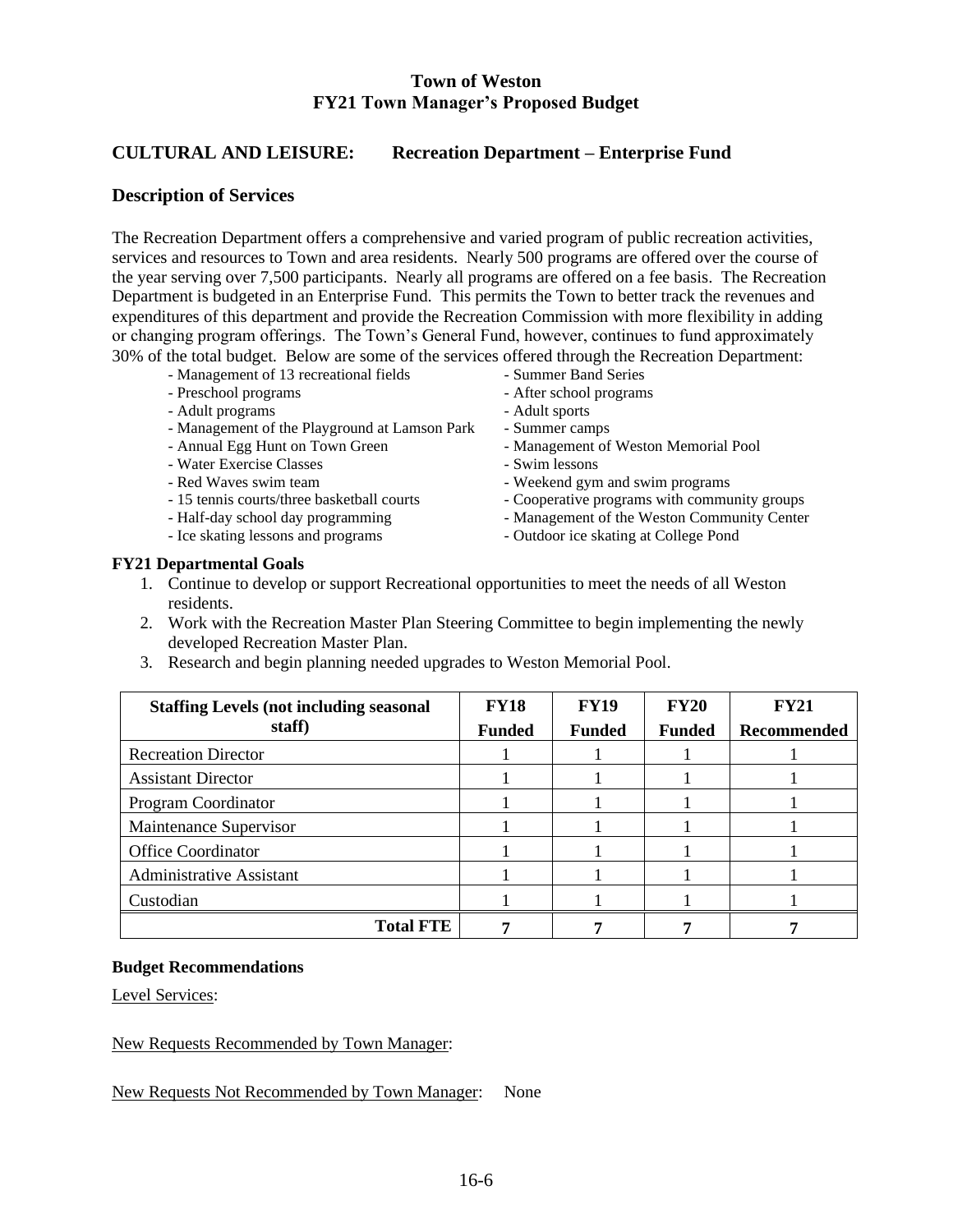# **Town of Weston**

# **FY20 Town Manager's Proposed Budget**

|                                           |                              |                              |                              |                              |                                | <b>TOWN MANAGER'S</b><br><b>RECOMMENDATION</b> |                               |                 | FY20 to FY21             |                     |  |
|-------------------------------------------|------------------------------|------------------------------|------------------------------|------------------------------|--------------------------------|------------------------------------------------|-------------------------------|-----------------|--------------------------|---------------------|--|
| <b>RECREATION</b>                         | <b>ACTUAL</b><br><b>FY18</b> | <b>BUDGET</b><br><b>FY19</b> | <b>ACTUAL</b><br><b>FY19</b> | <b>BUDGET</b><br><b>FY20</b> | <b>DEPT REQ</b><br><b>FY21</b> | LEVEL<br><b>SERVICE</b>                        | <b>NEW</b><br><b>REQUESTS</b> | <b>TOTAL</b>    | \$<br>Change             | %<br>Change         |  |
| <b>Administration</b>                     |                              |                              |                              |                              |                                |                                                |                               |                 |                          |                     |  |
| Vehicle Repair/Maintenance                | 128                          |                              | ÷,                           |                              |                                |                                                |                               |                 |                          |                     |  |
| Computer Hardware Maintenance             |                              | 1,000                        | 408                          | 1,000                        | 1,000                          | 1,000                                          |                               | 1,000           |                          | 0.0%                |  |
| Computer Software Maintenance             | 6,570                        | 10,000                       | 3,560                        | 5,000                        | 2,500                          | 2,500                                          |                               | 2,500           | (2,500)                  | $-50.0\%$           |  |
| <b>Bank Service/Credit Card Fees</b>      | 16,896                       | 32,000                       | 21,574                       | 32,000                       | 30,000                         | 30,000                                         |                               | 30,000          | (2,000)                  | $-6.3%$             |  |
| Printing & Advertising                    | 55                           | 200                          | 1,009                        | 200                          | 200                            | 200                                            |                               | 200             |                          | 0.0%                |  |
| <b>Education &amp; Training</b>           |                              | 5,000                        |                              | 500                          | 500                            | 500                                            |                               | 500             |                          | 0.0%                |  |
| Postage                                   | 1,841                        | 1,000                        | 1,849                        | 2,000                        | 2,000                          | 2,000                                          |                               | 2,000           |                          | 0.0%                |  |
| Communications                            | 2,824                        | 4,200                        | 2,506                        | 4,200                        | 4,200                          | 4,200                                          | $\overline{\phantom{a}}$      | 4,200           |                          | 0.0%                |  |
| Stationery                                | 26                           | 100                          |                              | 100                          | 100                            | 100                                            |                               | 100             |                          | 0.0%                |  |
| Photocopying                              | 1,465                        | 1,500                        | 1,489                        | 1,750                        | 1,750                          | 1,750                                          | ÷,                            | 1,750           |                          | 0.0%                |  |
| <b>Office Supplies</b>                    | 7,273                        | 5,500                        | 5,654                        | 6,000                        | 6,000                          | 6,000                                          |                               | 6,000           |                          | 0.0%                |  |
| First Aid                                 | 88                           | 500                          | 250                          | 500                          | 500                            | 500                                            |                               | 500             |                          | 0.0%                |  |
| In-State Travel                           | 486                          | 1,000                        | 908                          | 1,000                        | 1,000                          | 1,000                                          |                               | 1,000           |                          | 0.0%                |  |
| Out-of-State Travel                       | 1,090                        | 1,500                        | 1,061                        | 1,750                        | 750                            | 750                                            |                               | 750             | (1,000)                  | $-57.1%$            |  |
| Dues                                      | 752                          | 1,500                        | 1,359                        | 1,500                        | 1,500                          | 1,500                                          |                               | 1,500           |                          | 0.0%                |  |
| Conference                                | 1,920                        | 2,500                        | 1,336                        | 3,000                        | 3,000                          | 3,000                                          | $\ddot{\phantom{1}}$          | 3,000           |                          | 0.0%                |  |
| All Other Expense                         | 2,960                        | 1,500                        | 8,252                        | 1,500                        | 1,500                          | 1,500                                          | $\overline{\phantom{a}}$      | 1,500           |                          | 0.0%                |  |
|                                           | 44,374                       | 69,000                       | 51,215                       | 63,500                       | 58,000                         | 58,000                                         | ×,                            | 58,000          | (5,500)                  | $-8.7%$             |  |
| <b>Administrative - Personnel</b>         |                              |                              |                              |                              |                                |                                                |                               |                 |                          |                     |  |
| Regular Compensation                      | 208,900                      | 162,763                      | 219,865                      | 172.316                      | 542,607                        | 542,607                                        |                               | 542,607         | 370,291                  | 214.9%              |  |
| Overtime                                  |                              | 5,331                        | 125                          | 6,897                        | 6,903                          | 6,903                                          |                               | 6,903           | 6                        | 0.1%                |  |
| <b>Temporary Compensation</b>             |                              | 1,600                        | ٠                            | 1,700                        | 1,700                          | 1,700                                          | $\overline{\phantom{a}}$      | 1,700           | ٠                        | 0.0%                |  |
| <b>Estimated COLA</b>                     |                              | 10,200                       |                              | 7,271                        | 7,271                          | 7,271                                          |                               | 7,271           |                          | 0.0%                |  |
|                                           | 208,900                      | 179,894                      | 219,990                      | 188,184                      | 558,481                        | 558,481                                        | $\overline{\phantom{a}}$      | 558,481         | 370,297                  | 196.8%              |  |
| sub-total Administration                  | 253,274                      | 248,894                      | 271,205                      | 251,684                      | 616,481                        | 616.481                                        | $\overline{\phantom{a}}$      | 616,481         | 364,797                  | 144.9%              |  |
| <b>Adult Programs</b>                     |                              |                              |                              |                              |                                |                                                |                               |                 |                          |                     |  |
| Contract Services/Labor                   | 12,395                       | 6,000                        | 12,731                       | 9,000                        | 9,000                          | 9,000                                          | ÷,                            | 9,000           |                          | 0.0%                |  |
| Program Supplies                          | 4,454                        | 4,200                        | 6,279                        | 4,500                        | 4,500                          | 4,500                                          | ÷,                            | 4,500           | $\overline{\phantom{a}}$ | 0.0%                |  |
| All Other Expense                         |                              | 500                          |                              | 500                          | 500                            | 500                                            | $\overline{\phantom{a}}$      | 500             | $\overline{\phantom{a}}$ | 0.0%                |  |
|                                           | 16,849                       | 10,700                       | 19,010                       | 14,000                       | 14,000                         | 14,000                                         | $\blacksquare$                | 14,000          | $\overline{a}$           | 0.0%                |  |
| <b>Adult Programs-Personnel</b>           |                              |                              |                              |                              |                                |                                                |                               |                 |                          |                     |  |
| Regular Compensation                      | 12,099                       | 15,946                       | 12,739                       | 16,782                       | ٠                              | ÷                                              |                               |                 | (16, 782)                | $-100.0%$           |  |
| Temporary Compensation                    | 35,120                       | 48,000                       | 29,358                       | 48,000                       |                                |                                                |                               |                 | (48,000)                 | $-100.0\%$          |  |
|                                           | 47,219                       | 63,946                       | 42,097                       | 64,782                       | $\overline{\phantom{0}}$       | ٠                                              | ٠                             | ä,              | (64, 782)                | $-100.0\%$          |  |
| sub-total Adult Programs                  | 64,068                       | 74,646                       | 61,107                       | 78,782                       | 14,000                         | 14,000                                         | $\overline{\phantom{a}}$      | 14,000          | (64, 782)                | -82.2%              |  |
|                                           |                              |                              |                              |                              |                                |                                                |                               |                 |                          |                     |  |
| <b>Youth Programs</b><br>Professional & C |                              |                              | 6,660                        |                              |                                |                                                |                               |                 |                          |                     |  |
| <b>Contract Services</b>                  | 140,739                      | 120,000                      | 133,443                      | 125,000                      | 130,000                        | 130,000                                        | ÷,                            | 130,000         | 5,000                    | 4.0%                |  |
| Program Supplies                          | 17,569                       | 15,000                       | 15,883                       | 15,000                       | 15,500                         | 15,500                                         | ÷,                            | 15,500          | 500                      | 3.3%                |  |
| All Other Expense                         | 1,000                        | 1,200                        | 1,061                        | 1,200                        | 1,200                          | 1,200                                          |                               | 1,200           |                          | 0.0%                |  |
|                                           | 159,308                      | 136,200                      | 157,047                      | 141,200                      | 146,700                        | 146,700                                        | ٠                             | 146,700         | 5,500                    | 3.9%                |  |
| Youth Programs-Personnel                  |                              |                              |                              |                              |                                |                                                |                               |                 |                          |                     |  |
| Regular Compensation                      | 26,437                       | 68,431                       | 27,617                       | 72,118                       |                                |                                                |                               |                 | $(72, 118) -100.0\%$     |                     |  |
| Temporary Compensation                    | 277,988                      | 260,000                      | 290,183                      | 260,000                      | 247,800                        | 247,800                                        | ÷,                            | 247,800         | (12, 200)                | -4.7%               |  |
|                                           | 304,426                      | 328,431                      | 317,801                      | 332,118                      | 247.800                        | 247,800                                        | $\overline{\phantom{a}}$      | 247,800         | (84, 318)                | $-25.4%$            |  |
| sub-total Youth Programs                  | 463,734                      | 464,631                      | 474,848                      | 473,318                      | 394,500                        | 394,500                                        | ٠                             | 394,500         | (78, 818)                | $-16.7%$            |  |
|                                           |                              |                              |                              |                              |                                |                                                |                               |                 |                          |                     |  |
| <u>Concessions</u>                        |                              |                              |                              | 10,000                       |                                |                                                |                               |                 |                          |                     |  |
| Contract Services/Labor                   | 7,164<br>1,898               | 10,000                       | 8,296<br>2,592               |                              | 10,000                         | 10,000                                         |                               | 10,000<br>3,000 |                          | 0.0%                |  |
| Program Supplies                          |                              | 3,000                        |                              | 3,000                        | 3,000                          | 3,000                                          |                               |                 |                          | 0.0%                |  |
| All Other Expense                         | 140<br>9,202                 | 200<br>13,200                | 10,888                       | 200<br>13,200                | 200<br>13,200                  | 200<br>13,200                                  | $\overline{\phantom{a}}$      | 200<br>13,200   |                          | $0.0\%$<br>$0.0\%$  |  |
|                                           |                              |                              |                              |                              |                                |                                                |                               |                 |                          |                     |  |
| <b>Concessions-Personnel</b>              |                              |                              |                              |                              |                                |                                                |                               |                 |                          |                     |  |
| Regular Compensation                      | 1,828                        | 1,842                        | 1,930                        | 1,935                        |                                |                                                | ÷,                            |                 | (1, 935)                 | $-100.0\%$          |  |
| Temporary Compensation                    | 18,374<br>20,202             | 16,500<br>18,342             | 12,966                       | 12,840                       | 12,840<br>12,840               | 12,840                                         | Ĭ.                            | 12,840          |                          | $0.0\%$<br>$-13.1%$ |  |
|                                           |                              |                              | 14,896                       | 14,775                       |                                | 12,840                                         |                               | 12,840          | (1, 935)                 |                     |  |
| sub-total Concessions                     | 29,404                       | 31,542                       | 25,784                       | 27,975                       | 26,040                         | 26,040                                         | $\overline{\phantom{a}}$      | 26,040          | (1, 935)                 | -6.9%               |  |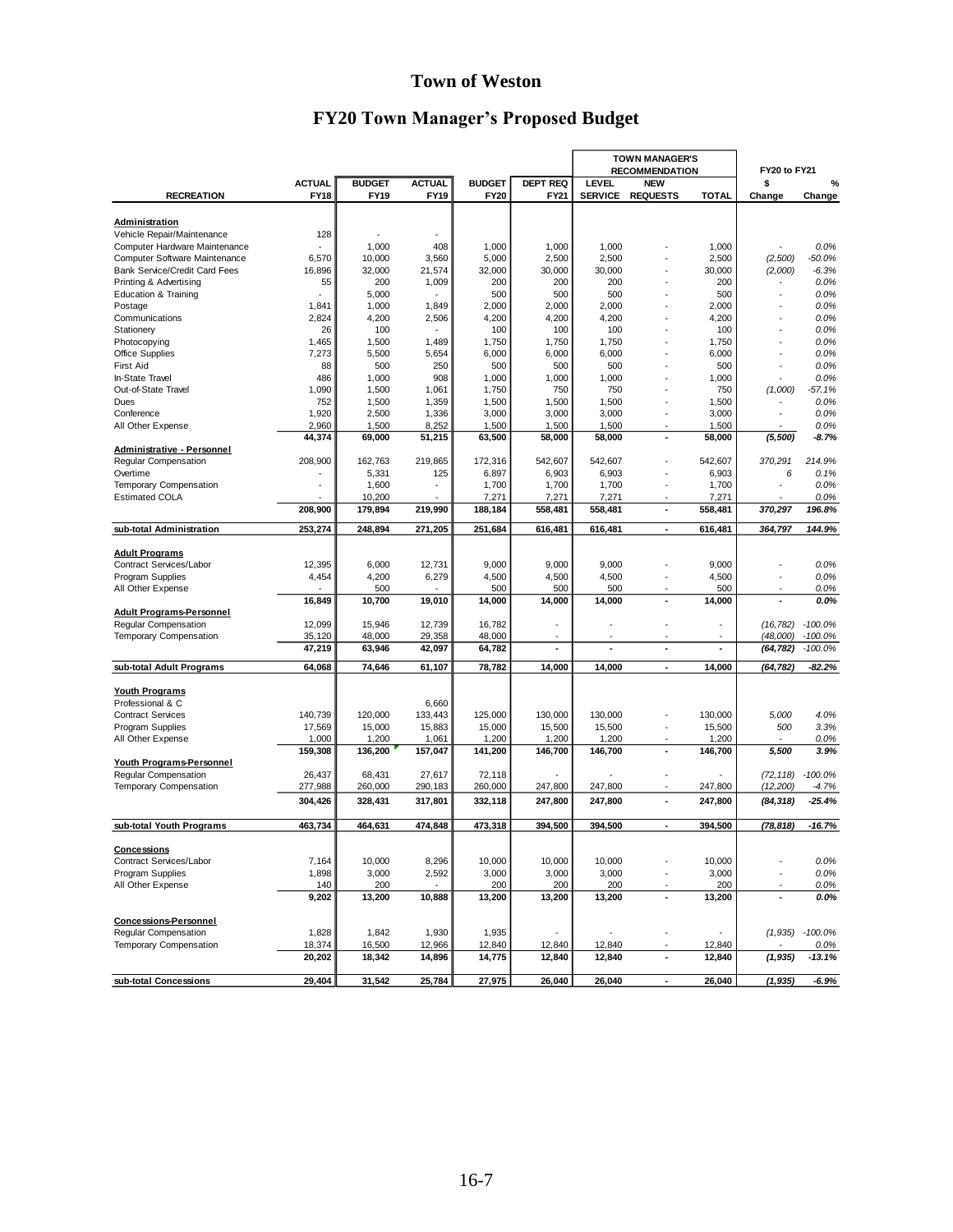# **Town of Weston FY20 Town Manager's Proposed Budget**

|                                                  |                  |                  |                  |                  |                    | <b>TOWN MANAGER'S</b><br><b>RECOMMENDATION</b> |                          | FY20 to FY21     |                   |                  |
|--------------------------------------------------|------------------|------------------|------------------|------------------|--------------------|------------------------------------------------|--------------------------|------------------|-------------------|------------------|
|                                                  | <b>ACTUAL</b>    | <b>BUDGET</b>    | <b>ACTUAL</b>    | <b>BUDGET</b>    | <b>DEPT REQ</b>    | LEVEL                                          | <b>NEW</b>               |                  | \$                | %                |
| <b>RECREATION</b>                                | <b>FY18</b>      | FY19             | FY19             | <b>FY20</b>      | FY21               | <b>SERVICE</b>                                 | <b>REQUESTS</b>          | <b>TOTAL</b>     | Change            | Change           |
|                                                  |                  |                  |                  |                  |                    |                                                |                          |                  |                   |                  |
|                                                  |                  |                  |                  |                  |                    |                                                |                          |                  |                   |                  |
| <b>Camp Outer Limits</b>                         |                  |                  |                  |                  |                    |                                                |                          |                  |                   |                  |
| Professional/Consulting Services                 | 396              |                  | 1,082            | 1,600            | 1,250              | 1,250                                          |                          | 1,250            | (350)             |                  |
| <b>Recreation Uniforms</b>                       | 1,638            | 1,500            | 1,118            | 500              | 800                | 800                                            |                          | 800              | 300               | 60.0%            |
| <b>Program Supplies</b>                          | 381<br>611       | 1,000<br>300     | 529<br>129       | 800<br>400       | 800<br>300         | 800<br>300                                     |                          | 800<br>300       |                   | 0.0%<br>$-25.0%$ |
| All Other Expense<br><b>Field Trips Expenses</b> | 24,152           | 25,000           | 22,478           | 25,500           | 27,000             | 27,000                                         |                          | 27,000           | (100)<br>1,500    | 5.9%             |
|                                                  | 27,178           | 27,800           | 25,337           | 28,800           | 30,150             | 30,150                                         |                          | 30,150           | 1,350             | 4.7%             |
| <b>Camp Outer Limits-Personnel</b>               |                  |                  |                  |                  |                    |                                                |                          |                  |                   |                  |
| Regular Compensation                             | 1,481            | 7,525            | 1,545            | 7,883            |                    |                                                |                          |                  | (7,883)           | $-100.0%$        |
| Temporary Compensation                           | 19,949           | 24,020           | 22,315           | 29,360           | 15,360             | 15,360                                         |                          | 15,360           | (14,000)          | $-47.7%$         |
|                                                  | 21,430           | 31,545           | 23,860           | 37,243           | 15,360             | 15,360                                         | Ĭ.                       | 15,360           | (21, 883)         | $-58.8%$         |
|                                                  |                  |                  |                  |                  |                    |                                                |                          |                  |                   |                  |
| sub-total Camp Outer Limits                      | 48,608           | 59,345           | 49,197           | 66,043           | 45,510             | 45,510                                         | $\overline{\phantom{a}}$ | 45,510           | (20, 533)         | -31.1%           |
| <b>Camp ABC</b>                                  |                  |                  |                  |                  |                    |                                                |                          |                  |                   |                  |
| Professional/Consulting Services                 | 1,769            | 4,000            | 2,364            | 3,000            | 3,000              | 3,000                                          |                          | 3,000            |                   | 0.0%             |
| <b>Recreation Uniforms</b>                       | 1,657            | 1,100            | 1,293            | 1,600            | 1,500              | 1,500                                          |                          | 1,500            | (100)             | $-6.3%$          |
| Art/Program Supplies                             | 958              | 1,500            | 1,431            | 1,200            | 1,500              | 1,500                                          |                          | 1,500            | 300               | 25.0%            |
| All Other Expense                                | 1,036            | 1,500            | 172              | 1,500            | 1,300              | 1,300                                          |                          | 1,300            | (200)             | $-13.3%$         |
|                                                  | 5,421            | 8,100            | 5,260            | 7,300            | 7,300              | 7,300                                          | Ĭ.                       | 7,300            |                   | 0.0%             |
| <b>Camp ABC-Personnel</b>                        |                  |                  |                  |                  |                    |                                                |                          |                  |                   |                  |
| <b>Regular Compensation</b>                      | 1,481            | 7,525            | 1,545<br>26,154  | 7,883            |                    |                                                |                          |                  | (7,883)<br>33,340 | $-100.0\%$       |
| <b>Temporary Compensation</b>                    | 25,107<br>26,588 | 32,492<br>40,017 | 27,699           | 35,988<br>43,871 | 69,328<br>69,328   | 69,328<br>69,328                               | Ĭ.                       | 69,328<br>69,328 | 25,457            | 92.6%<br>58.0%   |
|                                                  |                  |                  |                  |                  |                    |                                                |                          |                  |                   |                  |
| sub-total Camp ABC                               | 32,009           | 48,117           | 32,960           | 51,171           | 76,628             | 76,628                                         | $\blacksquare$           | 76,628           | 25,457            | 49.7%            |
| <b>Camp Adventure</b>                            |                  |                  |                  |                  |                    |                                                |                          |                  |                   |                  |
| Professional/Consulting Services                 | 7,423            | 5,000            | 5,585            | 5,500            | 6,000              | 6,000                                          |                          | 6,000            | 500               | 9.1%             |
| <b>Field Trip Expenses</b>                       |                  |                  | 400              |                  |                    |                                                |                          |                  |                   |                  |
| <b>Recreation Uniforms</b>                       | 4.525            | 1.800            | 1.453            | 2.200            | 1,800              | 1.800                                          |                          | 1,800            | (400)             | $-18.2%$         |
| Program Supplies                                 | 2,271            | 2,500            | 2,644            | 2,500            | 2,800              | 2,800                                          |                          | 2,800            | 300               | 12.0%            |
| All Other Expense                                | 1,423            | 1,300            | 179              | 1,300            | 1,000              | 1,000                                          | ÷,                       | 1,000            | (300)             | $-23.1%$         |
| <b>Field Trip Expenses</b>                       | 13,581           | 12,000           | 12,915           | 12,500           | 14,000             | 14,000                                         |                          | 14,000           | 1,500             | 12.0%            |
|                                                  | 29,223           | 22,600           | 23,176           | 24,000           | 25,600             | 25,600                                         | $\overline{\phantom{a}}$ | 25,600           | 1,600             | 6.7%             |
| <b>Camp Adventure-Personnel</b>                  |                  |                  |                  |                  |                    |                                                |                          |                  |                   |                  |
| Regular Compensation                             | 1,481            | 7,525            | 1,545            | 7,883            |                    |                                                |                          |                  | (7,883)           | $-100.0%$        |
| <b>Temporary Compensation</b>                    | 55,343<br>56,825 | 54,380           | 67,464<br>69,010 | 75,360           | 104,720<br>104,720 | 104,720                                        | Ĭ.                       | 104,720          | 29,360<br>21,477  | 39.0%<br>25.8%   |
|                                                  |                  | 61,905           |                  | 83,243           |                    | 104,720                                        |                          | 104,720          |                   |                  |
| sub-total Camp Adventure                         | 86,048           | 84,505           | 92,186           | 107,243          | 130,320            | 130,320                                        | ÷,                       | 130,320          | 23,077            | 21.5%            |
| <b>Memorial Pool</b>                             |                  |                  |                  |                  |                    |                                                |                          |                  |                   |                  |
| Uniforms<br>Electricity                          | 11,459           | 16,000           | 8,280            | 16,000           | 10,000             | 10,000                                         |                          | 10,000           | (6,000)           | $-37.5%$         |
| Water                                            | 3,135            | 6,000            | 3,585            | 6,000            | 5,000              | 5,000                                          |                          | 5,000            | (1,000)           | $-16.7%$         |
| Repair & Maintenance                             | 42,701           | 35,000           | 36,083           | 40,000           | 43,000             | 43,000                                         |                          | 43,000           | 3,000             | 7.5%             |
| <b>Recreation Uniforms</b>                       | 8,318            | 6,500            | 7,911            | 7,000            | 8,000              | 8,000                                          |                          | 8,000            | 1,000             | 14.3%            |
| <b>Cleaning Supplies</b>                         | 1,380            | 1,500            | 888              | 1,500            | 1,500              | 1,500                                          |                          | 1,500            |                   | 0.0%             |
| Chlorine                                         | 11,324           | 14,500           | 11,023           | 14,500           | 14,500             | 14,500                                         |                          | 14,500           |                   | 0.0%             |
| Chemicals                                        | 2,471            | 3,000            | 4,158            | 3,000            | 3,000              | 3,000                                          |                          | 3,000            |                   | 0.0%             |
| Program Supplies                                 | 3,864            | 4,500            | 5,433            | 4,500            | 4,500              | 4,500                                          |                          | 4,500            |                   | 0.0%             |
| All Other Expense                                | 9,612            | 10,000           | 10,292           | 10,000           | 12,000             | 12,000                                         |                          | 12,000           | 2,000             | 20.0%            |
|                                                  | 94,264           | 97,000           | 87,654           | 102,500          | 101,500            | 101,500                                        | ٠                        | 101,500          | (1,000)           | $-1.0%$          |
| <b>Memorial Pool/Swimming-Personnel</b>          |                  |                  |                  |                  |                    |                                                |                          |                  |                   |                  |
| Regular Compensation                             | 32,911           | 39,115           | 27,126           | 41,146           |                    |                                                |                          |                  | (41, 146)         | $-100.0%$        |
| <b>Temporary Compensation</b>                    | 139,952          | 132,350          | 164,371          | 117,600          | 117,600            | 117,600                                        |                          | 117,600          |                   | 0.0%             |
|                                                  | 172,862          | 171,465          | 191,497          | 158,746          | 117,600            | 117,600                                        | Ĭ.                       | 117,600          | (41, 146)         | $-25.9%$         |
|                                                  |                  |                  |                  |                  |                    |                                                |                          |                  |                   |                  |
| sub-total Memorial Pool                          | 267,126          | 268,465          | 279,150          | 261,246          | 219,100            | 219,100                                        |                          | 219,100          | (42, 146)         | $-16.1%$         |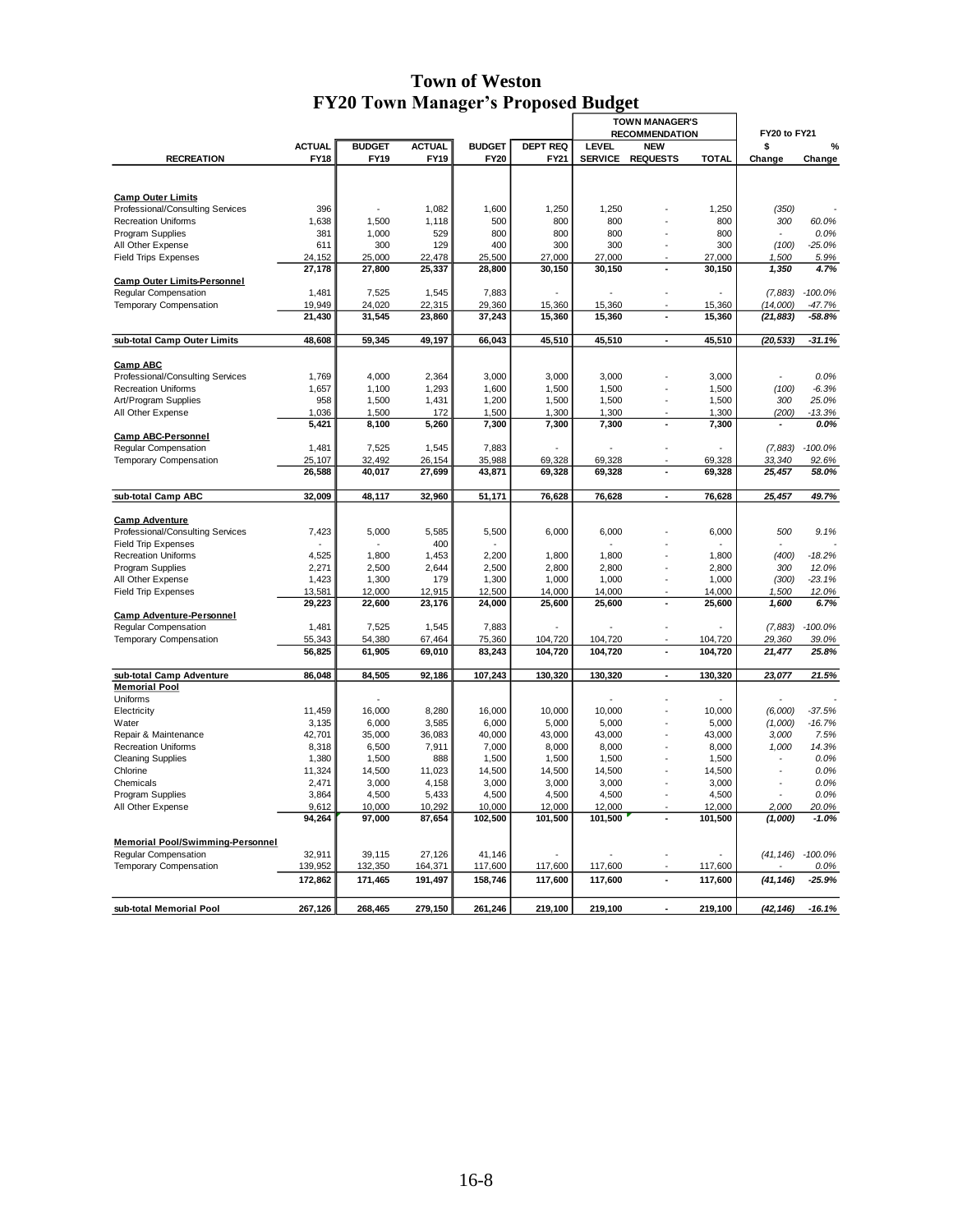# **Town of Weston FY20 Town Manager's Proposed Budget**

|                                                  |                              |                              |                              |                              |                         | <b>TOWN MANAGER'S</b><br><b>RECOMMENDATION</b> |                               |                              | FY20 to FY21             |                   |
|--------------------------------------------------|------------------------------|------------------------------|------------------------------|------------------------------|-------------------------|------------------------------------------------|-------------------------------|------------------------------|--------------------------|-------------------|
|                                                  | <b>ACTUAL</b><br><b>FY18</b> | <b>BUDGET</b><br><b>FY19</b> | <b>ACTUAL</b><br><b>FY19</b> | <b>BUDGET</b><br><b>FY20</b> | <b>DEPT REQ</b><br>FY21 | LEVEL<br><b>SERVICE</b>                        | <b>NEW</b><br><b>REQUESTS</b> | <b>TOTAL</b>                 | \$                       | %                 |
| <b>RECREATION</b>                                |                              |                              |                              |                              |                         |                                                |                               |                              | Change                   | Change            |
|                                                  |                              |                              |                              |                              |                         |                                                |                               |                              |                          |                   |
| <b>Middle School Gym/Pool Programs</b>           |                              |                              |                              |                              |                         |                                                |                               |                              |                          |                   |
| Energy                                           | 17,665                       | 15,000                       | 10,185                       | 16,000                       | 15,955                  | 15,955                                         |                               | 15,955                       | (45)                     | $-0.3%$           |
| Non-energy - Water                               | 1,606                        | 5,000                        | 2,976                        | 5,000                        | 5,000                   | 5,000                                          | $\overline{\phantom{a}}$      | 5,000                        |                          | 0.0%<br>0.0%      |
| Chemicals/Pool Supplies<br>All Other             | 4,090<br>4,825               | 3,000<br>3,500               | 2,321<br>6,565               | 3,000<br>3,500               | 3,000<br>3,500          | 3,000<br>3,500                                 |                               | 3,000<br>3,500               |                          | 0.0%              |
| sub-total Middle School Gym/Pool                 | 28,186                       | 26,500                       | 22,047                       | 27,500                       | 27,455                  | 27,455                                         | ٠                             | 27,455                       | (45)                     | -0.2%             |
|                                                  |                              |                              |                              |                              |                         |                                                |                               |                              |                          |                   |
| Middle School Gym/Pool Personnel                 |                              |                              |                              |                              |                         |                                                |                               |                              |                          |                   |
| Regular Compensation                             | 4,569                        | 7,019                        | 4,825                        | 7,330                        |                         |                                                |                               |                              |                          | $(7,330)$ -100.0% |
| Temporary Compensation                           | 22,784                       | 4,030                        | 23,336                       | 5,304                        | 5,304                   | 5,304                                          |                               | 5,304                        |                          | 0.0%              |
|                                                  | 27,353                       | 11,049                       | 28,161                       | 12,634                       | 5,304                   | 5,304                                          | ٠                             | 5,304                        | (7, 330)                 | $-58.0\%$         |
| sub-total Middle School Programs                 | 55,539                       | 37,549                       | 50,208                       | 40,134                       | 32,759                  | 32,759                                         | $\overline{\phantom{a}}$      | 32,759                       | (7, 375)                 | $-18.4%$          |
|                                                  |                              |                              |                              |                              |                         |                                                |                               |                              |                          |                   |
| <b>Facilities/Fields</b>                         |                              |                              |                              |                              |                         |                                                |                               |                              |                          |                   |
| Energy (Elec, Oil, Gas)                          | (16)                         | 1,500                        | 1,695                        | 1,000                        | 1,000                   | 1,000                                          |                               | 1,000                        |                          | 0.0%              |
| Electricity-College                              |                              |                              |                              |                              |                         |                                                |                               |                              |                          |                   |
| Repair & Maintenance                             | 17,668                       | 30,000                       | 24,516                       | 30,000                       | 30,000                  | 30,000                                         |                               | 30,000                       |                          | 0.0%              |
| Repair - Vehicles & Equipment                    | 975                          | 4,000                        | 6,877                        | 4,000                        | 4,000                   | 4,000                                          |                               | 4,000                        |                          | 0.0%              |
| Rent-Equipment                                   | 2,880                        | 3,000                        | 2,876                        | 3,200                        | 3,200                   | 3,200                                          |                               | 3,200                        |                          | 0.0%              |
| <b>Contract Services</b>                         |                              | 3,000                        | Ĭ.                           | 3,000                        | 3,000                   | 3,000                                          | ł,                            | 3,000                        |                          | 0.0%              |
| <b>Sundry Supplies</b>                           | 695                          | 1,200<br>250                 | 728<br>٠                     | 1,200<br>250                 | 1,200<br>250            | 1,200                                          |                               | 1,200<br>250                 |                          | 0.0%<br>0.0%      |
| Loam<br>Fertilizer/Seeds                         |                              | 1,000                        |                              | 1,000                        | 1,000                   | 250<br>1,000                                   | ÷,                            | 1,000                        |                          | 0.0%              |
| Vehicle Supplies                                 | 3,779                        | 4,000                        | 4,688                        | 4,500                        | 4,500                   | 4,500                                          | ÷,                            | 4,500                        | $\overline{a}$           | 0.0%              |
| Equipment                                        | 20,227                       |                              | 1,407                        |                              |                         |                                                |                               |                              |                          |                   |
|                                                  | 46,284                       | 48,200                       | 42,788                       | 48,400                       | 48,150                  | 48,150                                         | $\blacksquare$                | 48,150                       | (250)                    | $-0.5%$           |
| <b>Facilities/Fields Personnel</b>               |                              |                              |                              |                              |                         |                                                |                               |                              |                          |                   |
| Regular Compensation                             | 4,803                        | 74.167                       | 4,712                        | 78,975                       |                         |                                                |                               |                              | (78, 975)                | $-100.0%$         |
| <b>Temporary Compensation</b>                    | 85,529                       | 16,250                       | 88,188                       | 11,287                       | 11,287                  | 11,287                                         |                               | 11,287                       | Ω                        | 0.0%              |
|                                                  | 90,332                       | 90,417                       | 92,900                       | 90,262                       | 11,287                  | 11,287                                         | ٠                             | 11,287                       | (78, 975)                | $-87.5%$          |
|                                                  |                              |                              |                              |                              |                         |                                                |                               |                              |                          |                   |
| sub-total Facilities/Fields                      | 136,616                      | 138,617                      | 135,688                      | 138,662                      | 59,437                  | 59,437                                         | $\overline{\phantom{a}}$      | 59,437                       | (79, 225)                | $-57.1%$          |
| <b>KWEST Camp</b>                                |                              |                              |                              |                              |                         |                                                |                               |                              |                          |                   |
| Professional/Consulting Services                 | 128                          | ٠                            | 540                          | 300                          | 400                     | 400                                            |                               | 400                          | 100                      | 33.3%             |
| Uniforms                                         | 1,227                        | 850                          | 606                          | 850                          | 850                     | 850                                            |                               | 850                          |                          | 0.0%              |
| Program Supplies                                 | 79                           | 350                          | 141                          | 300                          | 300                     | 300                                            |                               | 300                          |                          | 0.0%              |
| <b>Field Trip Expenses</b>                       | 11,042                       | 10,000                       | 10,539                       | 10,000                       | 12,000                  | 12,000                                         | ÷,                            | 12,000                       | 2,000                    | 20.0%             |
| All Other                                        | 455                          | 250                          | 99                           | 250                          | 250                     | 250                                            |                               | 250                          |                          | 0.0%              |
|                                                  | 12,931                       | 11,450                       | 11,925                       | 11,700                       | 13,800                  | 13,800                                         | ٠                             | 13,800                       | 2,100                    | 17.9%             |
| <b>KWEST Camp Personnel</b>                      |                              |                              |                              |                              |                         |                                                |                               |                              |                          |                   |
| Regular Compensation                             | 1,185                        | 7,297                        | 1,236                        | 7,691                        |                         |                                                |                               | $\qquad \qquad \blacksquare$ | (7,691)                  | $-100.0%$         |
| Over-Time Compensation<br>Temporary Compensation |                              | 12,840                       |                              | 15,360                       | 20,360                  | 20,360                                         |                               | 20,360                       | 5,000                    | 32.6%             |
|                                                  | 1,185                        | 20,137                       | 1,236                        | 23,051                       | 20,360                  | 20,360                                         | ÷,                            | 20,360                       | (2,691)                  | $-11.7%$          |
|                                                  |                              |                              |                              |                              |                         |                                                |                               |                              |                          |                   |
| sub-total KWEST Camp                             | 14,116                       | 31,587                       | 13,161                       | 34,751                       | 34,160                  | 34,160                                         | ٠                             | 34,160                       | (591)                    | $-1.7%$           |
|                                                  |                              |                              |                              |                              |                         |                                                |                               |                              |                          |                   |
| <b>Sports Camp</b>                               |                              |                              |                              |                              |                         |                                                |                               |                              |                          |                   |
| Professional & Consulting Services               | 252                          | 600                          | 1,056                        | 500                          | 700                     | 700                                            |                               | 700                          | 200                      | 40.0%             |
| <b>Recreation Uniforms</b><br>Program Supplies   | 1,638<br>923                 | 1,000<br>1,000               | 608<br>637                   | 1.000<br>1,200               | 1.000<br>1,200          | 1,000<br>1,200                                 |                               | 1.000<br>1,200               | $\overline{\phantom{a}}$ | 0.0%<br>0.0%      |
| <b>Field Trip Expenses</b>                       | 4,286                        | 5,000                        | 179                          | 5,000                        | 5,000                   | 5,000                                          | ÷,                            | 5,000                        | $\tilde{\phantom{a}}$    | 0.0%              |
| All Other                                        | 738                          | 1,000                        | 1,863                        | 1,000                        | 1,000                   | 1,000                                          |                               | 1,000                        |                          | $0.0\%$           |
|                                                  | 7,836                        | 8,600                        | 4,343                        | 8,700                        | 8,900                   | 8,900                                          | $\overline{\phantom{a}}$      | 8,900                        | 200                      | 2.3%              |
| <b>Sports Camp Personnel</b>                     |                              |                              |                              |                              |                         |                                                |                               |                              |                          |                   |
| Regular Compensation                             | 1,481                        | 7,297                        | 1,545                        | 7,691                        |                         |                                                | ÷,                            |                              | (7,691)                  | $-100.0%$         |
| Temporary Compensation                           | 8,119                        | 17,780                       | 16,122                       | 20,360                       | 176,428                 | 176,428                                        |                               | 176,428                      | 156,068                  | 766.5%            |
|                                                  | 9,600                        | 25,077                       | 17,667                       | 28,051                       | 176,428                 | 176,428                                        | $\blacksquare$                | 176,428                      | 148,377                  | 529.0%            |
|                                                  |                              |                              |                              |                              |                         |                                                |                               |                              |                          |                   |
| sub-total Sports Camp                            | 17,437                       | 33,677                       | 22,010                       | 36,751                       | 185,328                 | 185,328                                        | $\overline{\phantom{a}}$      | 185,328                      | 148,577                  | 404.3%            |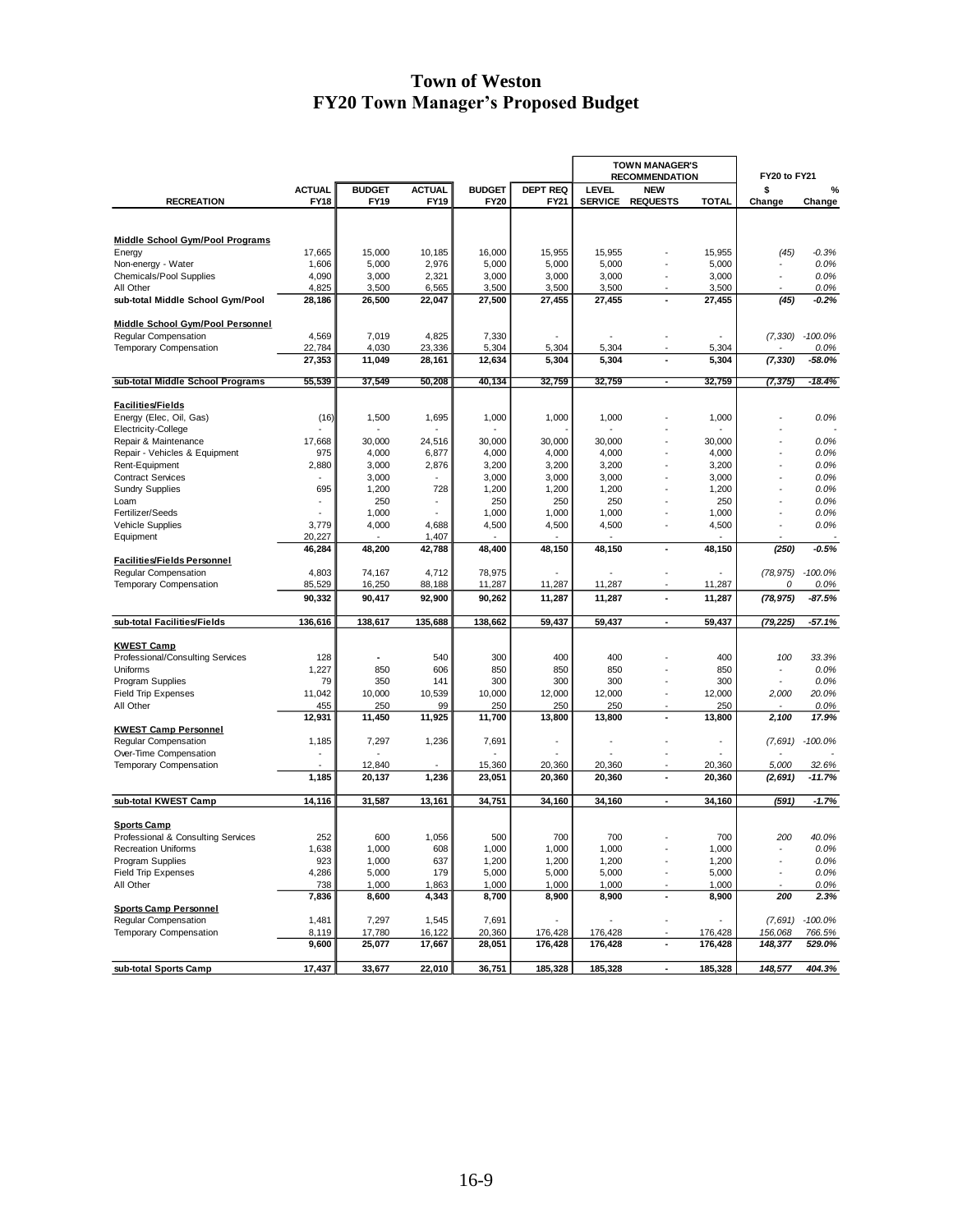# **Town of Weston FY21 Town Manager's Proposed Budget**

|                                        |               |               |                |               |                 | <b>TOWN MANAGER'S</b> |                          |              |                          |                      |
|----------------------------------------|---------------|---------------|----------------|---------------|-----------------|-----------------------|--------------------------|--------------|--------------------------|----------------------|
|                                        |               |               |                |               |                 | <b>RECOMMENDATION</b> |                          |              | <b>FY20 to FY21</b>      |                      |
|                                        | <b>ACTUAL</b> | <b>BUDGET</b> | <b>ACTUAL</b>  | <b>BUDGET</b> | <b>DEPT REQ</b> | <b>LEVEL</b>          | <b>NEW</b>               |              | \$                       | %                    |
| <b>RECREATION</b>                      | <b>FY18</b>   | <b>FY19</b>   | <b>FY19</b>    | <b>FY20</b>   | FY21            | <b>SERVICE</b>        | <b>REQUESTS</b>          | <b>TOTAL</b> | Change                   | Change               |
|                                        |               |               |                |               |                 |                       |                          |              |                          |                      |
|                                        |               |               |                |               |                 |                       |                          |              |                          |                      |
| <b>Middle School Gym/Pool Programs</b> |               |               |                |               |                 |                       |                          |              |                          |                      |
| Energy                                 | 17,665        | 15,000        | 10,185         | 16,000        | 15,955          | 15,955                |                          | 15,955       | (45)                     | $-0.3%$              |
| Non-energy - Water                     | 1,606         | 5,000         | 2,976          | 5,000         | 5,000           | 5,000                 |                          | 5,000        |                          | 0.0%                 |
| Chemicals/Pool Supplies                | 4,090         | 3,000         | 2,321          | 3,000         | 3.000           | 3.000                 | ÷,                       | 3.000        | $\sim$                   | 0.0%                 |
| All Other                              | 4,825         | 3,500         | 6,565          | 3,500         | 3,500           | 3,500                 |                          | 3,500        |                          | 0.0%                 |
| sub-total Middle School Gym/Pool       | 28,186        | 26,500        | 22,047         | 27,500        | 27,455          | 27,455                |                          | 27,455       | (45)                     | $-0.2%$              |
| Middle School Gym/Pool Personnel       |               |               |                |               |                 |                       |                          |              |                          |                      |
| Regular Compensation                   | 4,569         | 7,019         | 4,825          | 7,330         |                 | ÷                     |                          | ÷            | (7, 330)                 | $-100.0\%$           |
| <b>Temporary Compensation</b>          | 22,784        | 4,030         | 23,336         | 5,304         | 5,304           | 5,304                 | ÷,                       | 5,304        |                          | 0.0%                 |
|                                        | 27,353        | 11,049        | 28,161         | 12,634        | 5.304           | 5,304                 | $\overline{\phantom{a}}$ | 5.304        | (7, 330)                 | $-58.0%$             |
| sub-total Middle School Programs       | 55,539        | 37,549        | 50,208         | 40,134        | 32,759          | 32,759                | $\sim$                   | 32,759       | (7, 375)                 | -18.4%               |
|                                        |               |               |                |               |                 |                       |                          |              |                          |                      |
| <b>Facilities/Fields</b>               |               |               |                |               |                 |                       |                          |              |                          |                      |
| Energy (Elec, Oil, Gas)                | (16)          | 1,500         | 1,695          | 1,000         | 1,000           | 1,000                 |                          | 1,000        |                          | 0.0%                 |
| Electricity-College                    |               |               |                |               |                 |                       |                          |              |                          |                      |
| Repair & Maintenance                   | 17.668        | 30,000        | 24.516         | 30,000        | 30,000          | 30,000                | ÷,                       | 30,000       | $\overline{a}$           | 0.0%                 |
| Repair - Vehicles & Equipment          | 975           | 4,000         | 6,877          | 4,000         | 4,000           | 4,000                 | ÷,                       | 4,000        |                          | 0.0%                 |
| Rent-Equipment                         | 2,880         | 3,000         | 2,876          | 3,200         | 3,200           | 3,200                 | ÷,                       | 3,200        |                          | 0.0%                 |
| <b>Contract Services</b>               |               | 3,000         | $\overline{a}$ | 3,000         | 3,000           | 3,000                 | ÷,                       | 3,000        |                          | 0.0%                 |
| <b>Sundry Supplies</b>                 | 695           | 1,200         | 728            | 1,200         | 1,200           | 1,200                 | ٠                        | 1,200        |                          | 0.0%                 |
| Loam                                   |               | 250           | ä,             | 250           | 250             | 250                   | $\overline{\phantom{a}}$ | 250          | $\overline{\phantom{a}}$ | 0.0%                 |
| Fertilizer/Seeds                       |               | 1,000         |                | 1,000         | 1,000           | 1,000                 | ÷,                       | 1,000        |                          | 0.0%                 |
| <b>Vehicle Supplies</b>                | 3.779         | 4.000         | 4.688          | 4,500         | 4,500           | 4.500                 | ÷,                       | 4,500        |                          | 0.0%                 |
| <b>Red Waves Swim Team</b>             |               |               |                |               |                 |                       |                          |              |                          |                      |
| Transportation                         |               | 300           | ä,             | 300           | 300             | 300                   |                          | 300          |                          | 0.0%                 |
| Uniforms                               |               | 2,000         |                | 2,000         | 1,000           | 1,000                 | ÷,                       | 1,000        | (1,000)                  | $-50.0%$             |
| Program Supplies                       | 3,417         | 4,500         | 4.457          | 4,500         | 4,500           | 4,500                 | ٠                        | 4,500        |                          | 0.0%                 |
| Dues                                   | 2,070         | 1,200         | 1,770          | 1,200         | 1,200           | 1,200                 | ÷,                       | 1,200        |                          | 0.0%                 |
| All Other                              | 813           | 500           | 880            | 500           | 500             | 500                   | ÷                        | 500          | $\overline{\phantom{a}}$ | 0.0%                 |
|                                        | 6,299         | 8,500         | 7,107          | 8,500         | 7,500           | 7,500                 | $\overline{\phantom{a}}$ | 7.500        | (1,000)                  | $-11.8%$             |
| <b>Red Waves Personnel</b>             |               |               |                |               |                 |                       |                          |              |                          |                      |
| Regular Compensation                   | 9,138         | 11,573        | 9,649          | 12,181        |                 |                       |                          |              |                          | $(12, 181) -100.0\%$ |
| <b>Temporary Compensation</b>          | 39,643        | 34,100        | 32,697         | 35,815        | 35,815          | 35,815                |                          | 35,815       |                          | 0.0%                 |
|                                        | 48,780        | 45,673        | 42,345         | 47,996        | 35,815          | 35,815                | $\blacksquare$           | 35,815       | (12, 181)                | $-25.4%$             |
| sub-total Red Waves Swim Team          | 55,080        | 54,173        | 49,453         | 56,496        | 43,315          | 43,315                | Ĭ.                       | 43,315       | (13, 181)                | $-23.3%$             |
|                                        |               |               |                |               |                 |                       |                          |              |                          |                      |